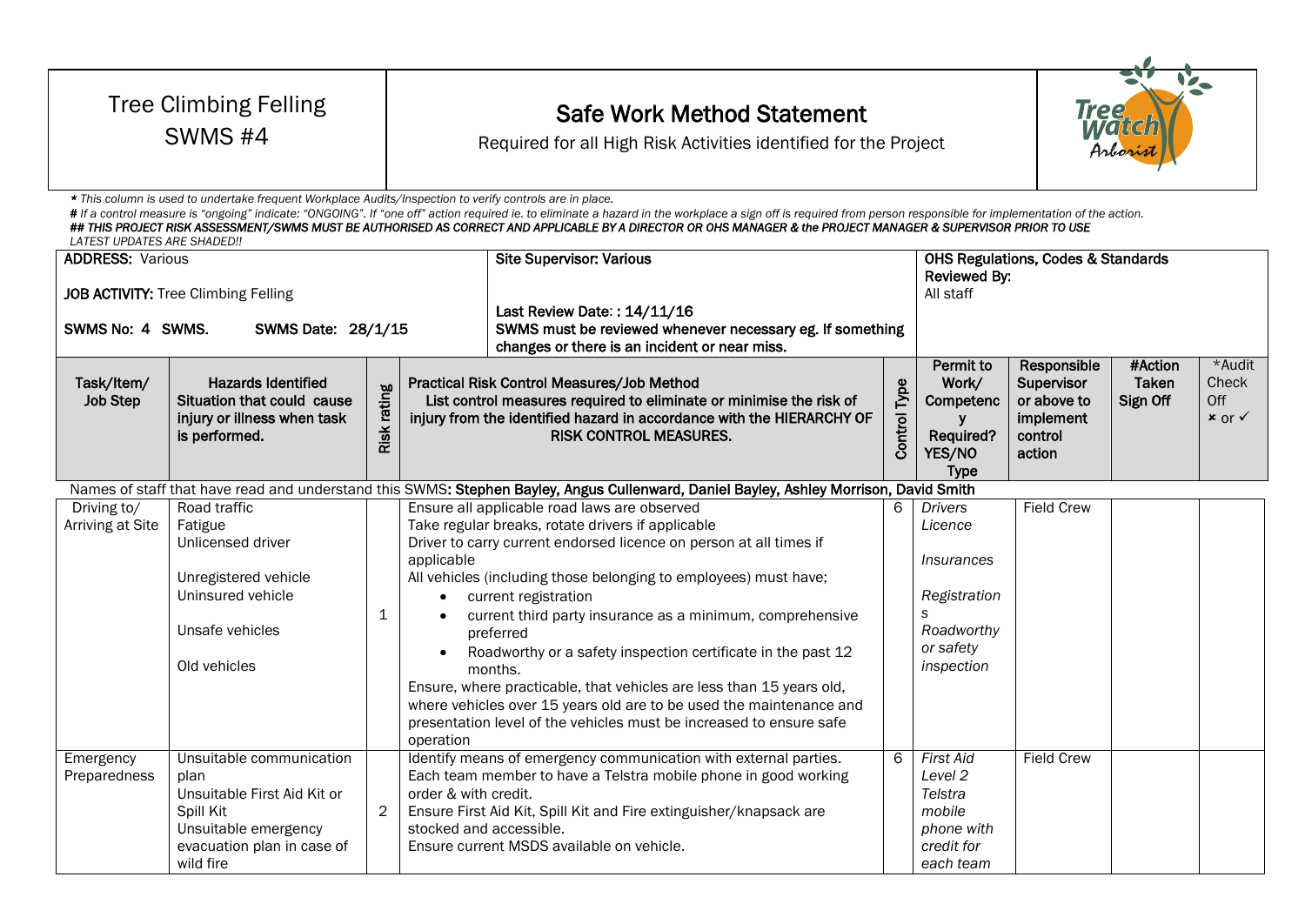| <b>Tree Climbing Felling SWMS</b><br>#4      |                                                                                                                                                                    |                                | <b>Safe Work Method Statement</b><br>Required for all High Risk Activities identified for the Project                                                                                                                                                                                                                                                                                                                                                                                                                                                                                                                                                                                                                                                                                                                                                                                                                                                             |                     |                                                                                    |                                                                         | <b>Tree</b><br>Match<br>Arborist |                                               |  |
|----------------------------------------------|--------------------------------------------------------------------------------------------------------------------------------------------------------------------|--------------------------------|-------------------------------------------------------------------------------------------------------------------------------------------------------------------------------------------------------------------------------------------------------------------------------------------------------------------------------------------------------------------------------------------------------------------------------------------------------------------------------------------------------------------------------------------------------------------------------------------------------------------------------------------------------------------------------------------------------------------------------------------------------------------------------------------------------------------------------------------------------------------------------------------------------------------------------------------------------------------|---------------------|------------------------------------------------------------------------------------|-------------------------------------------------------------------------|----------------------------------|-----------------------------------------------|--|
| Task/Item/<br><b>Job Step</b>                | <b>Hazards Identified</b><br>Situation that could cause injury<br>or illness when task is performed.                                                               | rating<br>Risk <sub>I</sub>    | Practical Risk Control Measures/Job Method<br>List control measures required to eliminate or minimise the risk of injury from the<br>identified hazard in accordance with the HIERARCHY OF RISK CONTROL MEASURES.                                                                                                                                                                                                                                                                                                                                                                                                                                                                                                                                                                                                                                                                                                                                                 | <b>Control Type</b> | Permit to<br>Work/<br>Competenc<br>Required?<br>YES/NO<br>Type                     | Responsible<br>Supervisor or<br>above to<br>implement<br>control action | #Action<br>Taken<br>Sign Off     | *Audit<br>Check<br>Off<br>$x$ or $\checkmark$ |  |
|                                              | Flood/vehicle bogging                                                                                                                                              |                                | Plan fire escape routes.                                                                                                                                                                                                                                                                                                                                                                                                                                                                                                                                                                                                                                                                                                                                                                                                                                                                                                                                          |                     | member                                                                             |                                                                         |                                  |                                               |  |
|                                              | Anaphylaxis due to allergic<br>reaction<br>Allergic reaction to insect<br>sting/bite                                                                               |                                | Plan flood escape routes, park vehicles away from water courses and<br>off roads that will become unpassable when wet.<br>Have personal epi pen for any allergic team members.<br>Have personal antihistamine substance available for use.                                                                                                                                                                                                                                                                                                                                                                                                                                                                                                                                                                                                                                                                                                                        |                     | Fire<br>Awareness<br>First aid<br>level 2                                          |                                                                         |                                  |                                               |  |
| <b>Review Work</b><br>Planned for<br>the day | Unsuitable Plant,<br><b>Equipment or Tools</b>                                                                                                                     | $\mathbf{1}$<br>$\overline{2}$ | Conduct visual inspection of all fall arrest and rigging equipment prior<br>to and during each use as per Health and safety audit V1 section 4.<br>Conduct safety inspection of all tools (including chainsaws) prior to,<br>during and after each use.                                                                                                                                                                                                                                                                                                                                                                                                                                                                                                                                                                                                                                                                                                           | 5                   | Chainsaw<br>Climbing<br>ticket                                                     | <b>Field Crew</b>                                                       |                                  |                                               |  |
| Setting up<br>site/ Pre start<br>checks      | Movement of vehicles<br>Structures/Services<br>Plant<br>Falls of people (incl.<br>trips/slips)<br>Falling objects<br><b>Noise</b><br>Dangerous domestic<br>Animals | $\mathbf{1}$                   | Complete pre start checks for all plant and equipment.<br>Conduct a worksite Hazard Assessment and complete HAC, Nominate<br>approach limits and appoint Safety Observer.<br>Visually inspect site for services/structures, delineate if necessary<br>Ensure use of a Safety Observer when reversing and positioning<br>vehicles.<br>Ensure stability of vehicles, check ground prior to set-up, utilize wheel<br>chocks.<br>Ensure all equipment is correctly stowed when not in use to prevent<br>trip hazard and unnecessary damage to equipment.<br>Ensure fall protection devices fit for use and correctly used as<br>appropriate.<br>Delineate drop zone and keep zone clear.<br>Ensure PPE is available and used. Minimum PPE includes; helmet with<br>visor/earmuffs, gloves, chainsaw pants, steel toe boots, long sleeve<br>cotton high visibility shirt and safety glasses.<br>Visual inspection for any animals. Contact owner to restrain or remove | 5                   | Manual<br>Handling<br><b>Hearing</b><br>Conservatio<br>n<br>Pre start<br>induction | <b>Field Crew</b>                                                       |                                  |                                               |  |

*All employees, subcontractors and others affected by the hazards in this Assessment must sign an Involvement & Verification of Understanding Register attached Risk Control Type Hierarchy Key: 1 = Eliminate, 2 = Substitute, 3 = Isolate, 4 = Engineering, 5 = Administrative, 6 = PPE*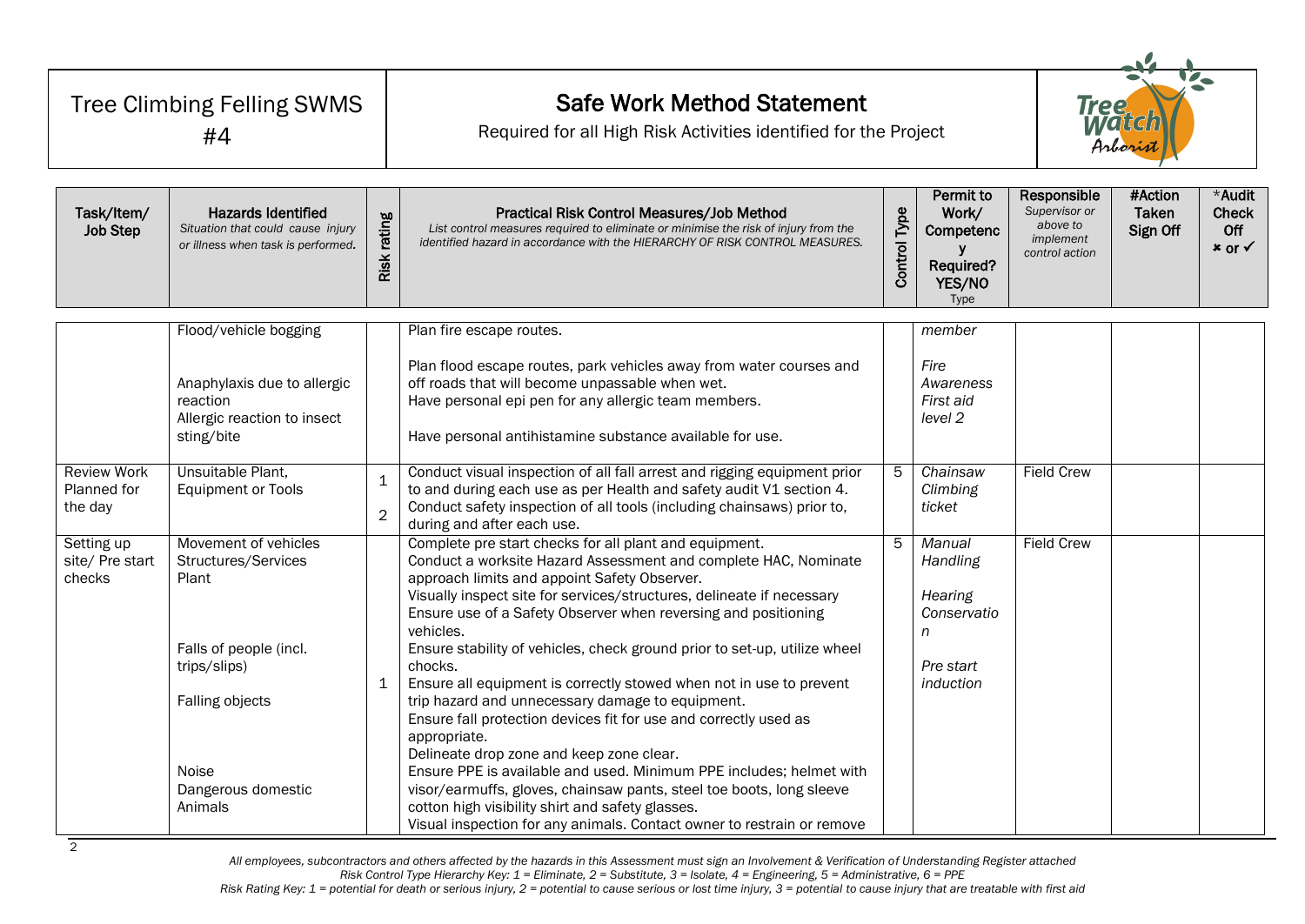| Tree Climbing Felling SWMS<br>#4                |                                                                                                                                                                                         |                                                  | <b>Safe Work Method Statement</b><br>Required for all High Risk Activities identified for the Project                                                                                                                                                                                                                                                                                                                                                                                                            |                     |                                                                                                          |                                                                         | <b>Tree</b><br><b>Match</b><br>Arborist |                                                      |  |
|-------------------------------------------------|-----------------------------------------------------------------------------------------------------------------------------------------------------------------------------------------|--------------------------------------------------|------------------------------------------------------------------------------------------------------------------------------------------------------------------------------------------------------------------------------------------------------------------------------------------------------------------------------------------------------------------------------------------------------------------------------------------------------------------------------------------------------------------|---------------------|----------------------------------------------------------------------------------------------------------|-------------------------------------------------------------------------|-----------------------------------------|------------------------------------------------------|--|
| Task/Item/<br>Job Step                          | <b>Hazards Identified</b><br>Situation that could cause injury<br>or illness when task is performed.                                                                                    | Risk rating                                      | Practical Risk Control Measures/Job Method<br>List control measures required to eliminate or minimise the risk of injury from the<br>identified hazard in accordance with the HIERARCHY OF RISK CONTROL MEASURES.                                                                                                                                                                                                                                                                                                | <b>Control Type</b> | <b>Permit to</b><br>Work/<br>Competenc<br>Required?<br>YES/NO<br>Type                                    | Responsible<br>Supervisor or<br>above to<br>implement<br>control action | #Action<br><b>Taken</b><br>Sign Off     | *Audit<br><b>Check</b><br>Off<br>$x$ or $\checkmark$ |  |
|                                                 | Traffic / Pedestrians<br>Unsuitable Weather                                                                                                                                             |                                                  | any domestic or farm animals.<br>Delineate worksite and utilise a Safety Observer.<br>Assess weather for extreme wind, rain, hail etc. Adjust tasks to be<br>performed if necessary - wait for rain/wind to ease. Perform other tasks<br>while waiting.                                                                                                                                                                                                                                                          |                     |                                                                                                          |                                                                         |                                         |                                                      |  |
| Exposure to<br>elements                         | Heat stroke, sun burn,<br>hypothermia, dehydration                                                                                                                                      | $\overline{2}$<br>$\overline{3}$                 | Have available and utilise appropriate sun protection including; helmet<br>with visor, sun screen, sunglasses, long sleeved cotton high visibility<br>shirts, long pants and gloves.<br>Stop work if temperature above 36 degrees.<br>Wear appropriate cold/wet weather gear.<br>Have plenty of personal drinking water available on site.<br>Ensure each worker has food available on site.                                                                                                                     |                     | Sun smart<br>policy<br>inducted<br>Uniform<br>policy<br>inducted<br>Personal<br>lunch policy<br>inducted |                                                                         |                                         |                                                      |  |
| Fuelling                                        | Flammable hazard<br>Inhalation and skin contact<br>hazard                                                                                                                               | $\overline{c}$<br>3                              | Refuel in well-ventilated area. Ensure machine is off when refuelling,<br>using approved containers only.<br>Ensure fire extinguisher is present and in serviceable condition.<br>Wear gloves, refer MSDS for action required if skin contact or spill.                                                                                                                                                                                                                                                          | 6                   | Refuelling<br>policy<br>induction                                                                        | <b>Field Crew</b>                                                       |                                         |                                                      |  |
| Sharpening<br>Chain                             | Cuts<br><b>Burns</b><br>Incorrect technique<br>resulting in uneven chain                                                                                                                | $\overline{c}$<br>$\mathbf{2}$<br>$\overline{2}$ | Replace chain guard when not in use, wear appropriate gloves,<br>sharpen chain frequently and replace as required.<br>Restrain saw whilst sharpening, use correct tools, ensure chain<br>sharpening is even along entire chain.                                                                                                                                                                                                                                                                                  | $\overline{c}$<br>5 |                                                                                                          | <b>Field Crew</b>                                                       |                                         |                                                      |  |
| Assess<br>vegetation to<br>be climbed<br>felled | Unstable, hanging<br>branches, decayed,<br>damaged, dead sections,<br>structural defects, vines<br>existing in trees or limbs<br>Bee hives, European wasp<br>nests, Bull ants, Possums, | 3                                                | Thoroughly inspect tree prior to cutting to assess safe size and<br>technique for limb removal or felling. Adjust piece sizes to ensure<br>control. Employ ropes/rigging to lower and control falling limbs.<br>Inspect tree prior to cutting and remove insects/fauna if present. Treat<br>insect pests with pesticide or organize fauna rescue service if required.<br>If an occupied native bird nest is discovered reschedule work.<br>Identify the voltage and type of all services. Identify if work to be |                     | Assess trees<br>Tree<br>climbing<br>Rigging<br>Confined<br>space tree<br>removal                         | <b>Field Crew</b>                                                       |                                         |                                                      |  |

*All employees, subcontractors and others affected by the hazards in this Assessment must sign an Involvement & Verification of Understanding Register attached Risk Control Type Hierarchy Key: 1 = Eliminate, 2 = Substitute, 3 = Isolate, 4 = Engineering, 5 = Administrative, 6 = PPE*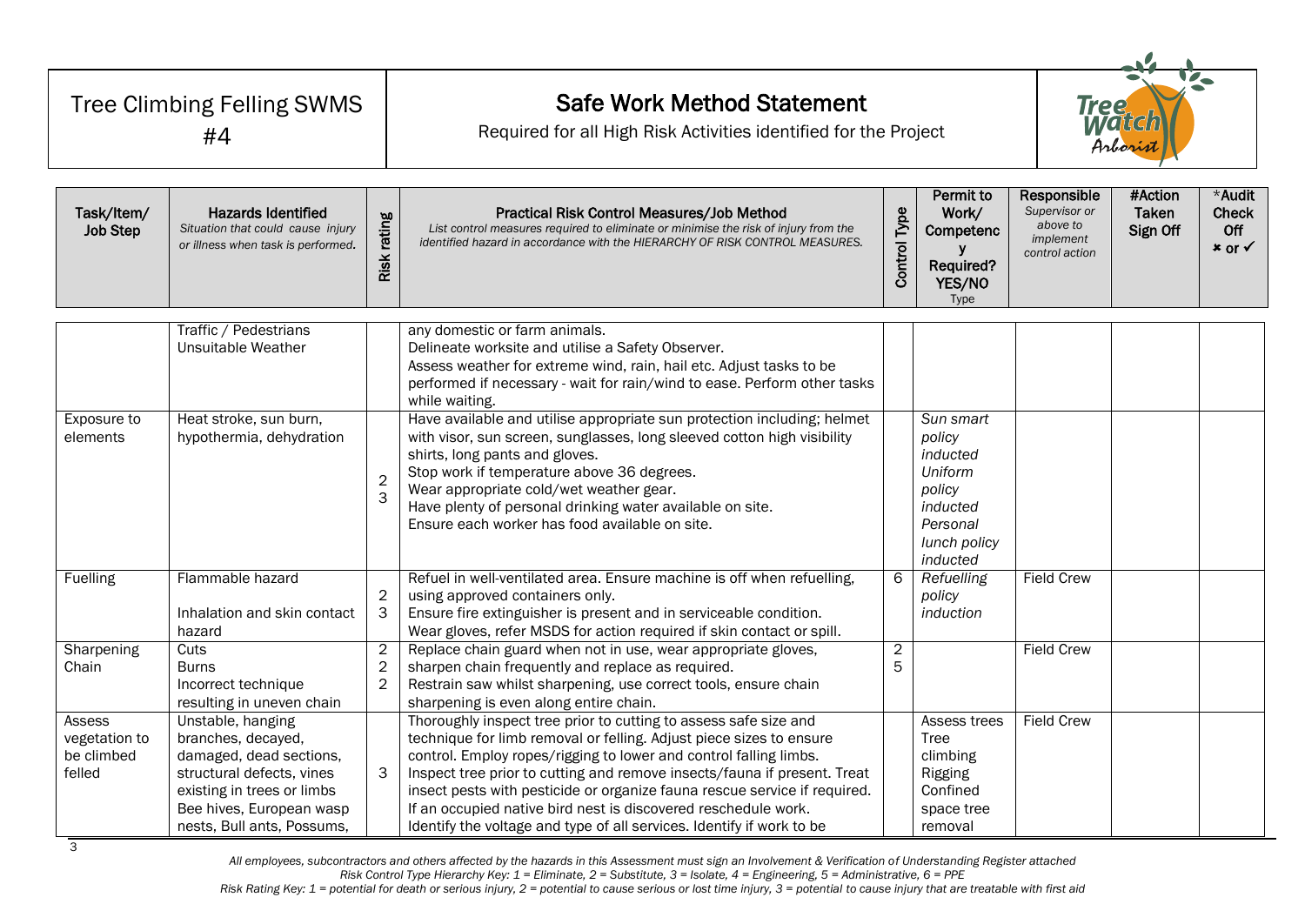| <b>Tree Climbing Felling SWMS</b><br>#4                              |                                                                                                                                                                                       |                               | <b>Safe Work Method Statement</b><br>Required for all High Risk Activities identified for the Project                                                                                                                                                                                                                                                                                                                          |                     | <b>Tree</b><br><i>WA'GK</i><br>Arboris                                                                |                                                                         |                              |                                         |
|----------------------------------------------------------------------|---------------------------------------------------------------------------------------------------------------------------------------------------------------------------------------|-------------------------------|--------------------------------------------------------------------------------------------------------------------------------------------------------------------------------------------------------------------------------------------------------------------------------------------------------------------------------------------------------------------------------------------------------------------------------|---------------------|-------------------------------------------------------------------------------------------------------|-------------------------------------------------------------------------|------------------------------|-----------------------------------------|
| Task/Item/<br><b>Job Step</b>                                        | <b>Hazards Identified</b><br>Situation that could cause injury<br>or illness when task is performed.                                                                                  | Risk rating                   | Practical Risk Control Measures/Job Method<br>List control measures required to eliminate or minimise the risk of injury from the<br>identified hazard in accordance with the HIERARCHY OF RISK CONTROL MEASURES.                                                                                                                                                                                                              | <b>Control Type</b> | <b>Permit to</b><br>Work/<br>Competenc<br>y<br>Required?<br>YES/NO<br>Type                            | Responsible<br>Supervisor or<br>above to<br>implement<br>control action | #Action<br>Taken<br>Sign Off | *Audit<br><b>Check</b><br>Off<br>× or √ |
|                                                                      | Koalas and insect sting<br>Proximity of vegetation to<br><b>Electrical Hazard</b>                                                                                                     |                               | completed is under live line or shutdown/access permit conditions.<br>Ensure auto reclose suppressions is in place as required<br>Note: under Tree Watch policy the exclusion zone around HV is 1.5m<br>(not the conventional 700mm)<br>Visually inspect the tree for rot, hollows, root structure or any defect<br>which may cause the tree to fail unexpectedly. If any significant fault/s<br>identified do not climb tree. |                     | Limits of<br>approach<br>Auto reclose<br>suppression<br>policy<br>inducted<br>Pest control<br>license |                                                                         |                              |                                         |
| Tree climbing                                                        | Falls from heights<br>Sprains and stains<br>Crushing injury<br>Stranded/stuck up in tree<br>Anaphalaxis due to allergic<br>reaction to insect sting/bite<br><b>Electrical Hazards</b> | $\mathbf{1}$                  | Ensure two points of attachment and three points of contact at all time.<br>Have a rescue kit on site and that the observer is trained in areal<br>rescue.<br>All workers must have manual handling training, employ correct<br>climbing technics and use mechanical assistance - where possible.<br>No conductive/steel core fliplines/ropes to be used in proximity<br>to an electrical hazard.                              | 5<br>$\overline{2}$ | Climbing/<br>rescue<br>First aid<br>level 2                                                           | Field crew                                                              |                              |                                         |
| Temporary<br>access to<br>heights up to<br>and over 2m               | A fall from a ladder/work<br>platform or other temporary<br>access may injure a worker                                                                                                | $\mathbf 1$<br>$\overline{2}$ | Work from a safe platform. Use fall protection over heights of 2m.<br>When working on a ladder stay below the 3rd highest rung, use only<br>insulated ladders when near power lines and secure the ladder at 4:1<br>pitch.                                                                                                                                                                                                     | 5                   | Ladder<br>training<br>induction<br>Working at<br>heights<br>Climbing<br>Rescue                        | Field crew                                                              |                              |                                         |
| Working below<br>or near<br>workers who<br>are working at<br>heights | Objects could fall and<br>injure workers below                                                                                                                                        | $\mathbf 1$<br>$\overline{2}$ | Where possible prevent workers from working below other workers<br>working at heights where falling objects are possible.<br>Helmets are essential.                                                                                                                                                                                                                                                                            | 5                   |                                                                                                       | Field crew                                                              |                              |                                         |

4

*All employees, subcontractors and others affected by the hazards in this Assessment must sign an Involvement & Verification of Understanding Register attached Risk Control Type Hierarchy Key: 1 = Eliminate, 2 = Substitute, 3 = Isolate, 4 = Engineering, 5 = Administrative, 6 = PPE*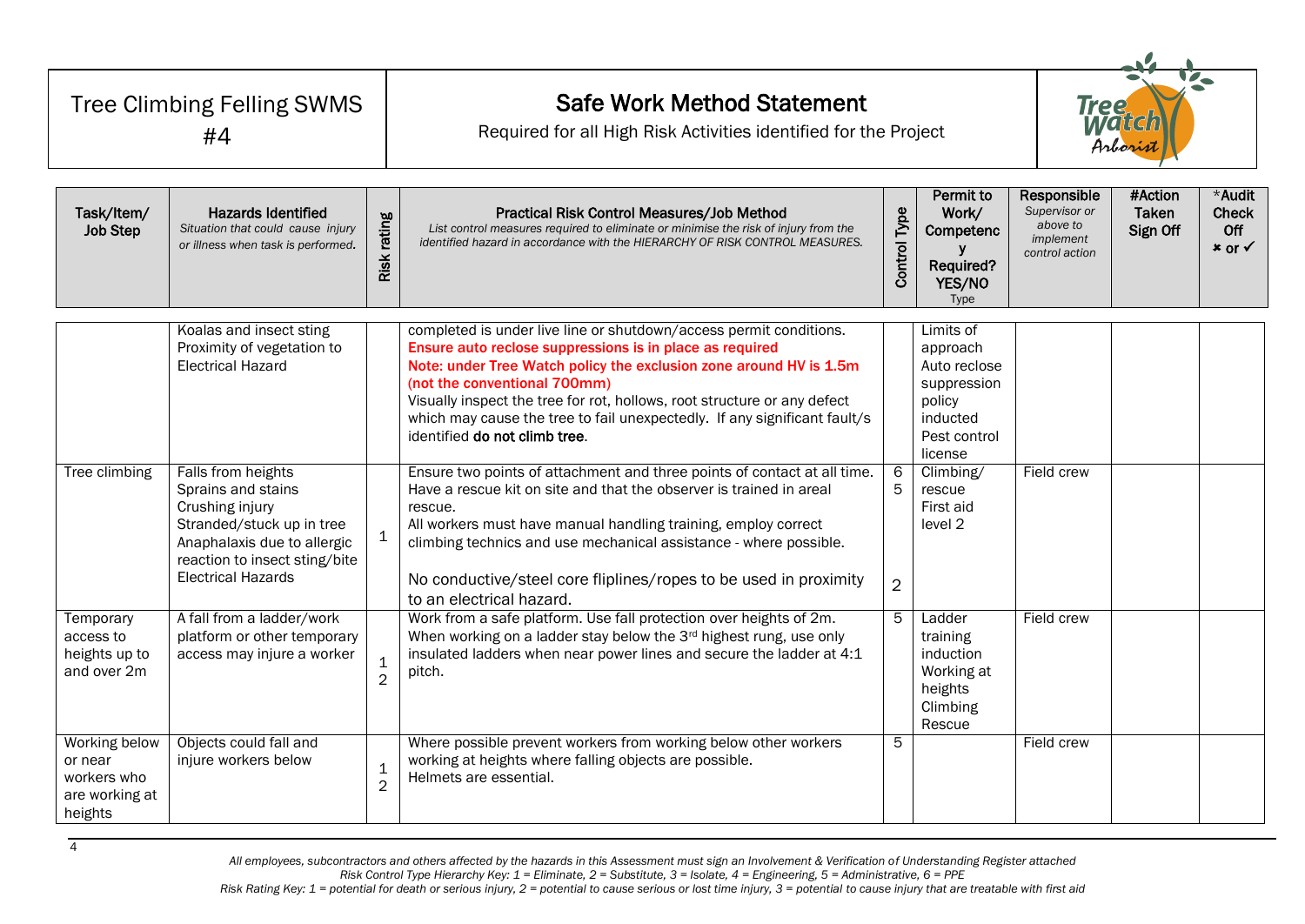| Tree Climbing Felling SWMS<br>#4                                    |                                                                                                                                                                                                                                                                                                                                                        |                               | <b>Safe Work Method Statement</b><br>Required for all High Risk Activities identified for the Project                                                                                                                                                                                                                                                                                                                                                                                                                                                                                                                                                                                                                                                                                                                                                                                                                                                                                                                                                                                                                                                                                                                                                                                                                                                                                                    |                     |                                                                                                                                                 |                                                                         | <b>Tree</b><br><b>Matcl</b><br>Arborin |                                         |  |
|---------------------------------------------------------------------|--------------------------------------------------------------------------------------------------------------------------------------------------------------------------------------------------------------------------------------------------------------------------------------------------------------------------------------------------------|-------------------------------|----------------------------------------------------------------------------------------------------------------------------------------------------------------------------------------------------------------------------------------------------------------------------------------------------------------------------------------------------------------------------------------------------------------------------------------------------------------------------------------------------------------------------------------------------------------------------------------------------------------------------------------------------------------------------------------------------------------------------------------------------------------------------------------------------------------------------------------------------------------------------------------------------------------------------------------------------------------------------------------------------------------------------------------------------------------------------------------------------------------------------------------------------------------------------------------------------------------------------------------------------------------------------------------------------------------------------------------------------------------------------------------------------------|---------------------|-------------------------------------------------------------------------------------------------------------------------------------------------|-------------------------------------------------------------------------|----------------------------------------|-----------------------------------------|--|
| Task/Item/<br><b>Job Step</b>                                       | <b>Hazards Identified</b><br>Situation that could cause injury<br>or illness when task is performed.                                                                                                                                                                                                                                                   | Risk rating                   | Practical Risk Control Measures/Job Method<br>List control measures required to eliminate or minimise the risk of injury from the<br>identified hazard in accordance with the HIERARCHY OF RISK CONTROL MEASURES.                                                                                                                                                                                                                                                                                                                                                                                                                                                                                                                                                                                                                                                                                                                                                                                                                                                                                                                                                                                                                                                                                                                                                                                        | <b>Control Type</b> | Permit to<br>Work/<br>Competenc<br>Required?<br>YES/NO<br>Type                                                                                  | Responsible<br>Supervisor or<br>above to<br>implement<br>control action | #Action<br>Taken<br>Sign Off           | *Audit<br><b>Check</b><br>Off<br>× or √ |  |
|                                                                     |                                                                                                                                                                                                                                                                                                                                                        |                               |                                                                                                                                                                                                                                                                                                                                                                                                                                                                                                                                                                                                                                                                                                                                                                                                                                                                                                                                                                                                                                                                                                                                                                                                                                                                                                                                                                                                          |                     |                                                                                                                                                 |                                                                         |                                        |                                         |  |
| Operation of<br>chainsaw<br>whilst<br>clearing/climb<br>ing/felling | Crush, trip, slip, fall<br>Powerline clearance<br>Strains / sprains<br>Kick back of one handed<br>chainsaws causing cuts<br>Tree trunk or limb<br>slabing/splitting during<br>cutting causing crushing<br>injury<br>Climbing spurs causing<br>cuts puncture wounds<br>Legs, limbs being crushed<br>by large limbs being cut<br>and swung against trunk | $\mathbf 1$<br>$\overline{c}$ | Safety Observer aerial rescue person to be present at all times<br>Ensure Fall protection devices fit for use and correctly utilised.<br>Ensure all equipment stowed and secured - practice good<br>housekeeping.<br>Maintain limits of approach and Utilise Safety Observer.<br>Note: under Tree Watch policy the exclusion zone around HV is 1.5m<br>(not the conventional 700mm)<br>Personnel on ground to maintain safe distance from drop zone.<br>Position yourself to avoid overstretching/overreaching and cut pieces<br>to manageable size.<br>Observe terrain to prevent slipping, tripping or falling<br>Delineate worksite and utilise Safety Observer<br>Do not use a non insulated pole saw whilst climbing in a tree.<br>When practical use both hands on the saw.<br>Asses tree/limb for likelihood of splitting or slabing. If this risk exists<br>then alter method of cutting or find safe alternative.<br>Always take extra precautions when climbing on spurs (three points of<br>contact), keep the spurs correctly sharpened to avoid spur slipping out<br>whilst climbing. Correctly position body to exclude limbs from crushing<br>zone, stand around back of tree whilst cutting and alter cutting<br>technique if not possible to safely cut.<br>Remember: most saws are a conductive - operators must remain<br>vigilant when working near power lines and ensure that safe | 5                   | Chainsaw<br>level 2<br>Felling of<br>large trees<br>Tree clearing<br>and pruning<br>Climbing/<br>rescue<br>First aid<br>level 2<br>Assess trees | <b>Field Crew</b>                                                       |                                        |                                         |  |

*All employees, subcontractors and others affected by the hazards in this Assessment must sign an Involvement & Verification of Understanding Register attached Risk Control Type Hierarchy Key: 1 = Eliminate, 2 = Substitute, 3 = Isolate, 4 = Engineering, 5 = Administrative, 6 = PPE*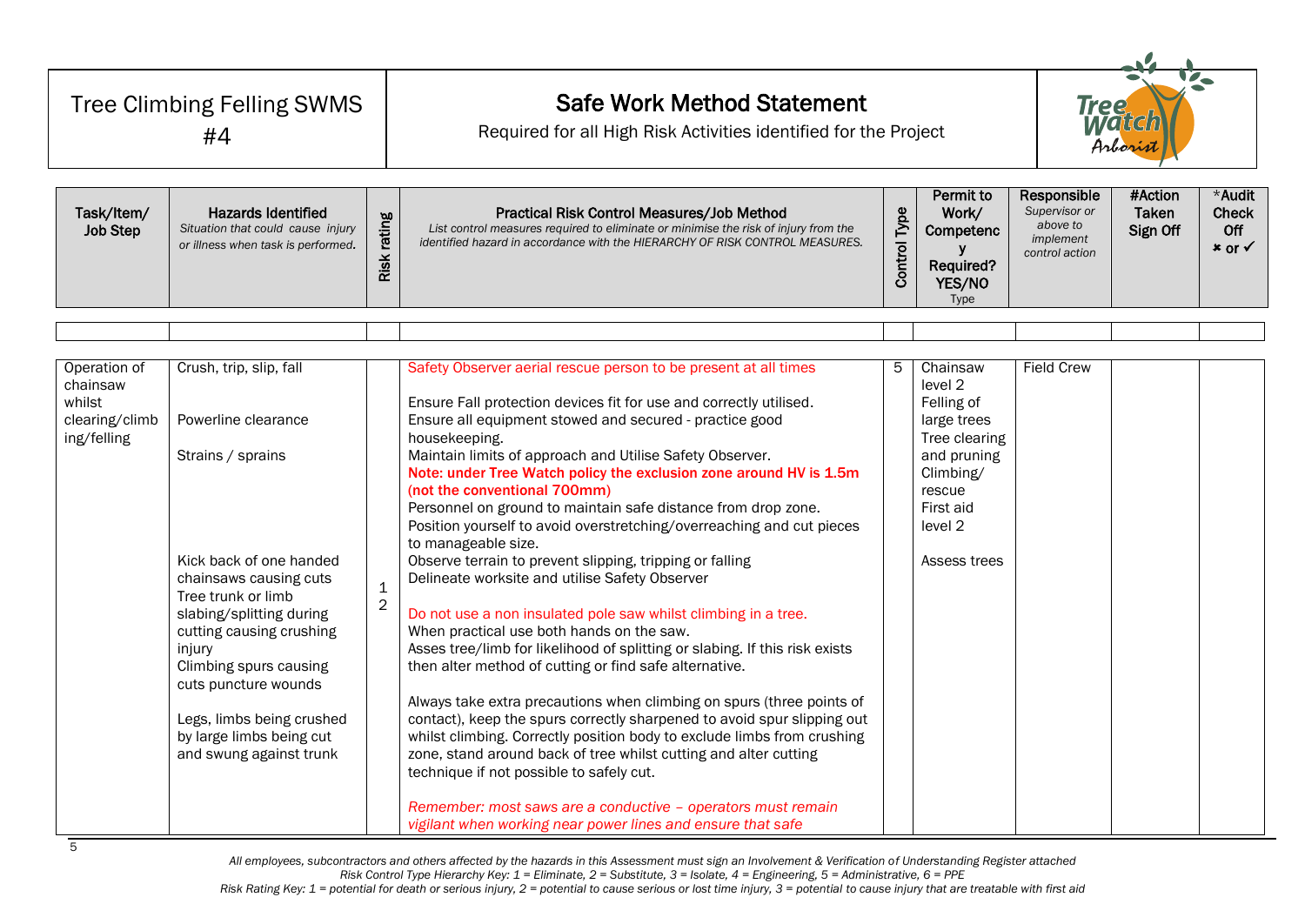| Tree Climbing Felling SWMS<br>#4 |                                                                                                                                                                     |                                                                                                     | <b>Safe Work Method Statement</b><br><b>Tree</b><br>Watch<br>Required for all High Risk Activities identified for the Project<br>Arborist                                                                                                                                                                                                                                                                                                                                                                                                                                                                                                                                            |                                                                         |                              |                                         |  |  |
|----------------------------------|---------------------------------------------------------------------------------------------------------------------------------------------------------------------|-----------------------------------------------------------------------------------------------------|--------------------------------------------------------------------------------------------------------------------------------------------------------------------------------------------------------------------------------------------------------------------------------------------------------------------------------------------------------------------------------------------------------------------------------------------------------------------------------------------------------------------------------------------------------------------------------------------------------------------------------------------------------------------------------------|-------------------------------------------------------------------------|------------------------------|-----------------------------------------|--|--|
| Task/Item/<br><b>Job Step</b>    | <b>Hazards Identified</b><br>Situation that could cause injury<br>or illness when task is performed.                                                                | <b>Control Type</b>                                                                                 | Permit to<br>Work/<br>Competenc<br>У<br>Required?<br>YES/NO<br>Type                                                                                                                                                                                                                                                                                                                                                                                                                                                                                                                                                                                                                  | Responsible<br>Supervisor or<br>above to<br>implement<br>control action | #Action<br>Taken<br>Sign Off | *Audit<br><b>Check</b><br>Off<br>× or √ |  |  |
| Clear                            | Unsafe work practice                                                                                                                                                |                                                                                                     | clearances are maintained.<br>Ensure all personnel have current training for task.                                                                                                                                                                                                                                                                                                                                                                                                                                                                                                                                                                                                   | 5                                                                       |                              | Field crews                             |  |  |
| Vegetation                       | Kickback<br>Falling objects/branches<br>Flying particles<br>Dust and debris entering<br>eyes<br><b>Manual Handling</b>                                              | $\mathbf 1$<br>$\mathbf{1}$<br>$\overline{2}$<br>$\overline{2}$<br>$\overline{2}$<br>$\overline{2}$ | Correct use of saw; always use both hands to control saw, adjust<br>stance as necessary to maintain control of saw and ensure chain is<br>sharp. Avoid cutting with tip of bar.<br>Safety observer to ensure no-one enters drop zone.<br>Maintain safe distance from other personnel - minimum 2 meters.<br>Utilise eye protection.<br>Adjust piece size and utilise team lifting.                                                                                                                                                                                                                                                                                                   |                                                                         |                              |                                         |  |  |
| Transporting<br>Fuel and Oil     | Flammable hazard<br>Fuel or Oil spill                                                                                                                               | $\mathbf 1$                                                                                         | Ensure only approved containers are used for storage and transport of<br>fuels and oils.<br>Do not allow naked flame near fuels/oils.<br>Ensure applicable MSDS are available on vehicle.<br>Ensure secure Fuel and Oil storage area on vehicle.                                                                                                                                                                                                                                                                                                                                                                                                                                     | 3<br>5                                                                  |                              | <b>Field Crews</b>                      |  |  |
| Clean up<br>worksite             | Property damage<br>Slip or trip hazard<br>Blockage of drainage lines<br>Poor workmanship<br>Injury from tool or<br>equipment<br>Vehicle/Equipment<br>damage or loss | 2<br>3                                                                                              | Ensure any ground surface disturbance is returned to pre-work state or<br>cordoned off until such works can be undertaken.<br>Traffic control is the last item to be removed from the site, notify the<br>site supervisor (and/or owner) prior to final removal.<br>Ensure all debris is removed from site or stacked neatly for later<br>retrieval.<br>Check entire site prior to departure to ensure a professional finish and<br>to recover any forgotten equipment.<br>Isolate and disconnect tools, fit protective covers/sleeves prior to<br>stowing.<br>Ensure all items are securely stowed in appropriate locker or otherwise<br>secured prior to travelling between sites. | 5                                                                       |                              | <b>Field Crews</b>                      |  |  |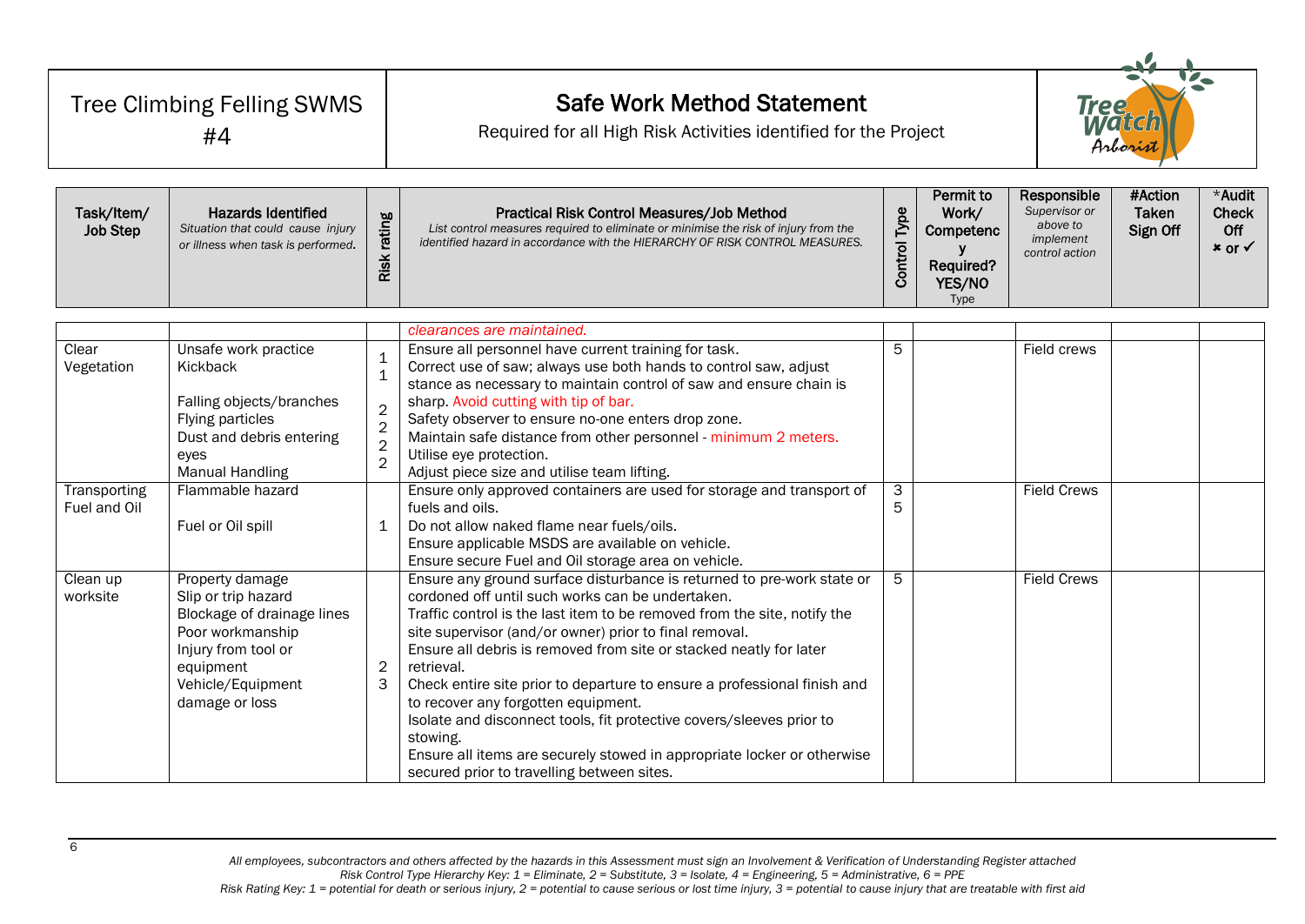| Tree Climbing Felling SWMS<br>#4                                                                                                                             |                                                                                                                   |             | <b>Safe Work Method Statement</b><br><b>Tree</b><br>Watch<br>Required for all High Risk Activities identified for the Project<br>Arborist                                                                                                                                                                                                                                             |                                                                                                                                                                                                                                                                                                                                                                                                                                                                       |                                                                               |                                     |                                                      | $\nabla$ |  |  |  |
|--------------------------------------------------------------------------------------------------------------------------------------------------------------|-------------------------------------------------------------------------------------------------------------------|-------------|---------------------------------------------------------------------------------------------------------------------------------------------------------------------------------------------------------------------------------------------------------------------------------------------------------------------------------------------------------------------------------------|-----------------------------------------------------------------------------------------------------------------------------------------------------------------------------------------------------------------------------------------------------------------------------------------------------------------------------------------------------------------------------------------------------------------------------------------------------------------------|-------------------------------------------------------------------------------|-------------------------------------|------------------------------------------------------|----------|--|--|--|
| Task/Item/<br><b>Job Step</b>                                                                                                                                | <b>Hazards Identified</b><br>Situation that could cause injury<br>or illness when task is performed.              | Risk rating | Practical Risk Control Measures/Job Method<br>List control measures required to eliminate or minimise the risk of injury from the<br>identified hazard in accordance with the HIERARCHY OF RISK CONTROL MEASURES.                                                                                                                                                                     | Permit to<br><b>Control Type</b><br>Work/<br>Competenc<br>۷<br>Required?<br>YES/NO<br>Type                                                                                                                                                                                                                                                                                                                                                                            | Responsible<br>Supervisor or<br>above to<br>implement<br>control action       | #Action<br><b>Taken</b><br>Sign Off | *Audit<br><b>Check</b><br>Off<br>$x$ or $\checkmark$ |          |  |  |  |
| Plant & Equipment to be Used<br>Gloves<br>shirt<br>Cut resist pants<br>Protective eyewear<br>boots<br><b>First Aid Kit</b><br>Fire extinguisher<br>Chainsaws | PPE - Hard hat with visor, Ear muffs<br>Long sleeved cotton high visibility<br>Steel toe boots ankle high lace up |             | Inspection and maintenance checks carried out<br>Helmet replaced 2 yrs from date of issue, In serviceable<br>condition, fit for purpose.<br>All other PPE must be clean and in good condition.<br>Boots must be intact and undamaged.<br>Replenish stock as required, annual inspection.<br>Fit for purpose - annual inspection.<br>Safety inspection prior to, during and after use. | Qualification/training required for this activity:<br><b>Manual Handling</b><br>$\bullet$<br><b>Hearing Conservation</b><br>$\bullet$<br>$\bullet$<br>Vesi Environment<br>$\bullet$<br>$\bullet$<br>Limits of approach<br>$\bullet$<br>Tree pruning 2 courses<br>$\bullet$<br>First Aid Level 2<br>$\bullet$<br><b>CPR</b><br>$\bullet$<br>Fire awareness<br>$\bullet$<br>Chainsaw Level 1<br>$\bullet$<br>Chainsaw level 2<br>$\bullet$<br>Arial rescue<br>$\bullet$ | Worksite Traffic Management (1 on site)<br>Vesi safety framework (white card) |                                     |                                                      |          |  |  |  |
| Petrol/Oil<br>Oil Spill Kit<br>Climbing and rigging gear                                                                                                     |                                                                                                                   |             | Visual Check for leaks and damage to container.<br>Fit for purpose - Bi-annual inspection                                                                                                                                                                                                                                                                                             | Fell large trees<br>$\bullet$<br>Tree climbing                                                                                                                                                                                                                                                                                                                                                                                                                        |                                                                               |                                     |                                                      |          |  |  |  |
|                                                                                                                                                              |                                                                                                                   |             | Safety inspection prior to, during and after use.<br>No Steel/Conductive Core fliplinesto be used.                                                                                                                                                                                                                                                                                    |                                                                                                                                                                                                                                                                                                                                                                                                                                                                       |                                                                               |                                     |                                                      |          |  |  |  |
| Vehicle<br>Pre start up check prior to use, roadworthy or safety<br>inspection in the past 12 months.                                                        |                                                                                                                   |             |                                                                                                                                                                                                                                                                                                                                                                                       |                                                                                                                                                                                                                                                                                                                                                                                                                                                                       |                                                                               |                                     |                                                      |          |  |  |  |
| Felling equipment                                                                                                                                            |                                                                                                                   |             | Safety inspection prior to, during and after use.                                                                                                                                                                                                                                                                                                                                     |                                                                                                                                                                                                                                                                                                                                                                                                                                                                       |                                                                               |                                     |                                                      |          |  |  |  |
| Ladders                                                                                                                                                      |                                                                                                                   |             | Meet Australian standard and Safety inspection prior to,<br>during and after use.                                                                                                                                                                                                                                                                                                     |                                                                                                                                                                                                                                                                                                                                                                                                                                                                       |                                                                               |                                     |                                                      |          |  |  |  |

7

*All employees, subcontractors and others affected by the hazards in this Assessment must sign an Involvement & Verification of Understanding Register attached Risk Control Type Hierarchy Key: 1 = Eliminate, 2 = Substitute, 3 = Isolate, 4 = Engineering, 5 = Administrative, 6 = PPE*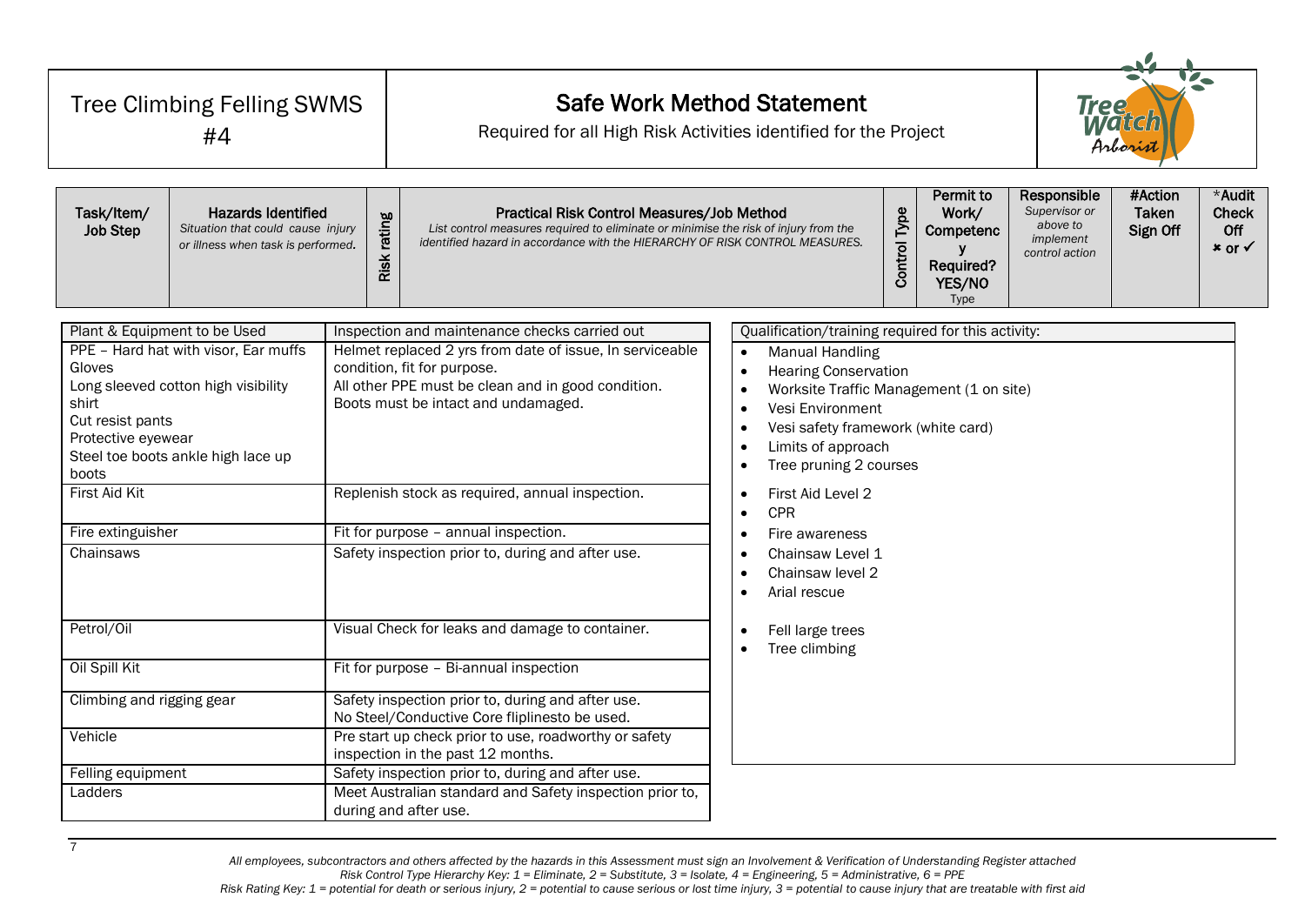| <b>Tree Climbing Felling SWMS</b><br>#4 |                                                                                                      |                       | <b>Safe Work Method Statement</b><br>Required for all High Risk Activities identified for the Project                                                                                                             |              |                                                                       | Tree                                                                    | Arborist                     |                                                      |
|-----------------------------------------|------------------------------------------------------------------------------------------------------|-----------------------|-------------------------------------------------------------------------------------------------------------------------------------------------------------------------------------------------------------------|--------------|-----------------------------------------------------------------------|-------------------------------------------------------------------------|------------------------------|------------------------------------------------------|
| Task/Item/<br><b>Job Step</b>           | <b>Hazards Identified</b><br>Situation that could cause injury<br>or illness when task is performed. | rating<br><b>Risk</b> | Practical Risk Control Measures/Job Method<br>List control measures required to eliminate or minimise the risk of injury from the<br>identified hazard in accordance with the HIERARCHY OF RISK CONTROL MEASURES. | Control Type | Permit to<br>Work/<br>Competenc<br>Required?<br>YES/NO<br><b>Type</b> | Responsible<br>Supervisor or<br>above to<br>implement<br>control action | #Action<br>Taken<br>Sign Off | *Audit<br><b>Check</b><br>Off<br>$x$ or $\checkmark$ |

The persons (employees, subcontractors and others) that have signed below:

- 1. been involved in the hazard/risk assessment and the determination of the hazard/risk controls applicable to their tasks, duties and responsibilities<br>2. had all hazards and risk controls have been communicated to them
- had all hazards and risk controls have been communicated to them
- 3. and are fully aware of and understand the hazards/risks and safety risk controls and rules required
- 4. agreed to all the hazard/risk controls
- 5. agreed to and understand their Duty of Care to themselves and others

6. agreed that they are the person responsible for site supervision of the work, inspecting and approving work areas, work methods, compliance with SWMS, protective measures, plant, equipment and power tools.

Print name clearly date a sign here: